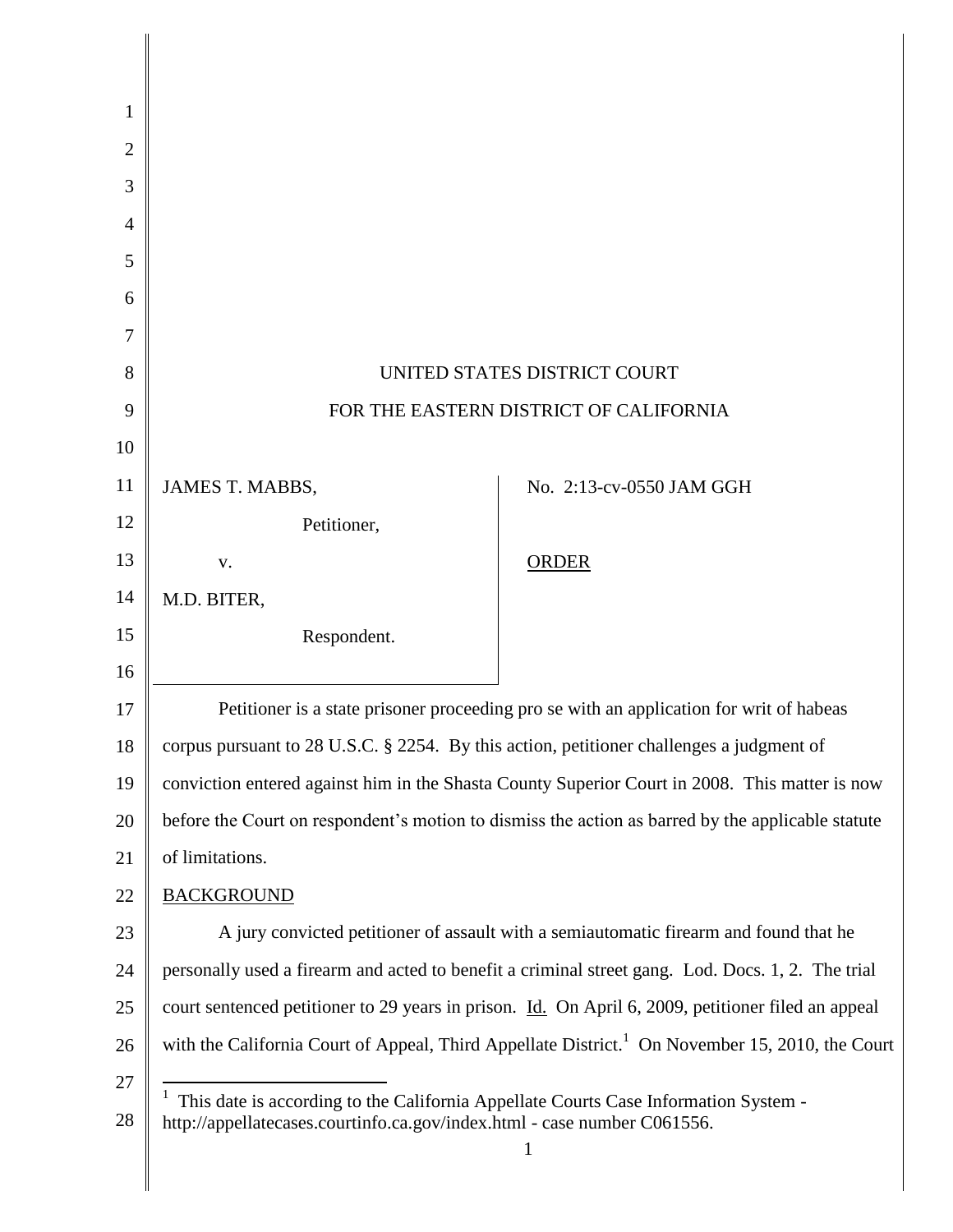| $\mathbf{1}$   | of Appeal reduced petitioner's sentence to 23 years and affirmed the judgment in all other                                                                                                               |
|----------------|----------------------------------------------------------------------------------------------------------------------------------------------------------------------------------------------------------|
| $\overline{2}$ | respects. Lod. Doc. 2. Petitioner did not seek review in the California Supreme Court.                                                                                                                   |
| 3              | Subsequently, petitioner filed four pro se state post-conviction collateral challenges, all of                                                                                                           |
| $\overline{4}$ | which were petitions for writs of habeas corpus. On July 1, $20112$ , petitioner filed for writ of                                                                                                       |
| 5              | habeas corpus in the Butte County Superior Court. Lod. Doc. 4. This petition was denied on July                                                                                                          |
| 6              | 19, 2011. Lod. Doc. 5. On December 13, 2011, petitioner again filed for writ of habeas corpus in                                                                                                         |
| 7              | the Butte County Superior Court. Lod. Doc. 6. The court denied this petition on December 28,                                                                                                             |
| 8              | 2011. Lod. Doc. 7. On April 23, $20123$ , petitioner filed for writ of habeas corpus in the                                                                                                              |
| 9              | California Court of Appeal. Lod. Doc. 8. This petition was summarily denied on May 10, 2012.                                                                                                             |
| 10             | Lod. Doc. 9. On July 25, 2012, petitioner filed for writ of habeas corpus in the California                                                                                                              |
| 11             | Supreme Court. Lod. Doc. 10. The court denied this petition on January 3, 2013. Lod. Doc. 11.                                                                                                            |
| 12             | Petitioner filed his initial federal petition for writ of habeas corpus on March 20, 2013. <sup>4</sup> ECF No.                                                                                          |
| 13             | 1.                                                                                                                                                                                                       |
| 14             | <b>DISCUSSION</b>                                                                                                                                                                                        |
| 15             | Respondent moves for dismissal on the ground that the instant petition is untimely under                                                                                                                 |
| 16             | the AEDPA. The statute of limitations for federal habeas corpus petitions is set forth in 28 U.S.C.                                                                                                      |
| 17             | $§$ 2244(d)(1):                                                                                                                                                                                          |
| 18             | A 1-year period of limitation shall apply to an application for a writ                                                                                                                                   |
| 19             | of habeas corpus by a person in custody pursuant to the judgment of                                                                                                                                      |
| 20             | $2\degree$ The filing dates of petitioner's state and federal habeas petitions are given the benefit of the                                                                                              |
| 21             | mailbox rule, pursuant to Houston v. Lack, 487 U.S. 266, 275-76, 108 S. Ct. 2379, 2385 (1988)<br>(pro se prisoner filing is dated from the date prisoner delivers it to prison authorities). Stillman v. |
| 22             | Lamarque, 319 F.3d 1199, 1201 (9th Cir. 2003) (mailbox rule applies to pro se prisoner who<br>delivers habeas petition to prison officials for the court within limitations period). Respondent          |
| 23             | applies the same rule in his motion to dismiss. See ECF No. 17, 2 n.3.                                                                                                                                   |
| 24             | As respondent points out, petitioner signed the third petition twice, on April 23, 2012 and                                                                                                              |
| 25             | March 18, 2012. Because petitioner could not have filed his petition prior to signing it on<br>April 23, 2012, the mailbox rule shall be applied to the signature dated April 23, 2012. Petitioner       |
| 26             | does not contest the application of the later date.                                                                                                                                                      |
| 27             | $4\text{ As}$ respondent points out, the signature block of this petition contains the date of March 15,<br>2013. However, the petition was not signed. Because this petition does not contain a dated   |
| 28             | signature or a proof of service, the mailbox rule cannot be applied.                                                                                                                                     |
|                | 2                                                                                                                                                                                                        |

║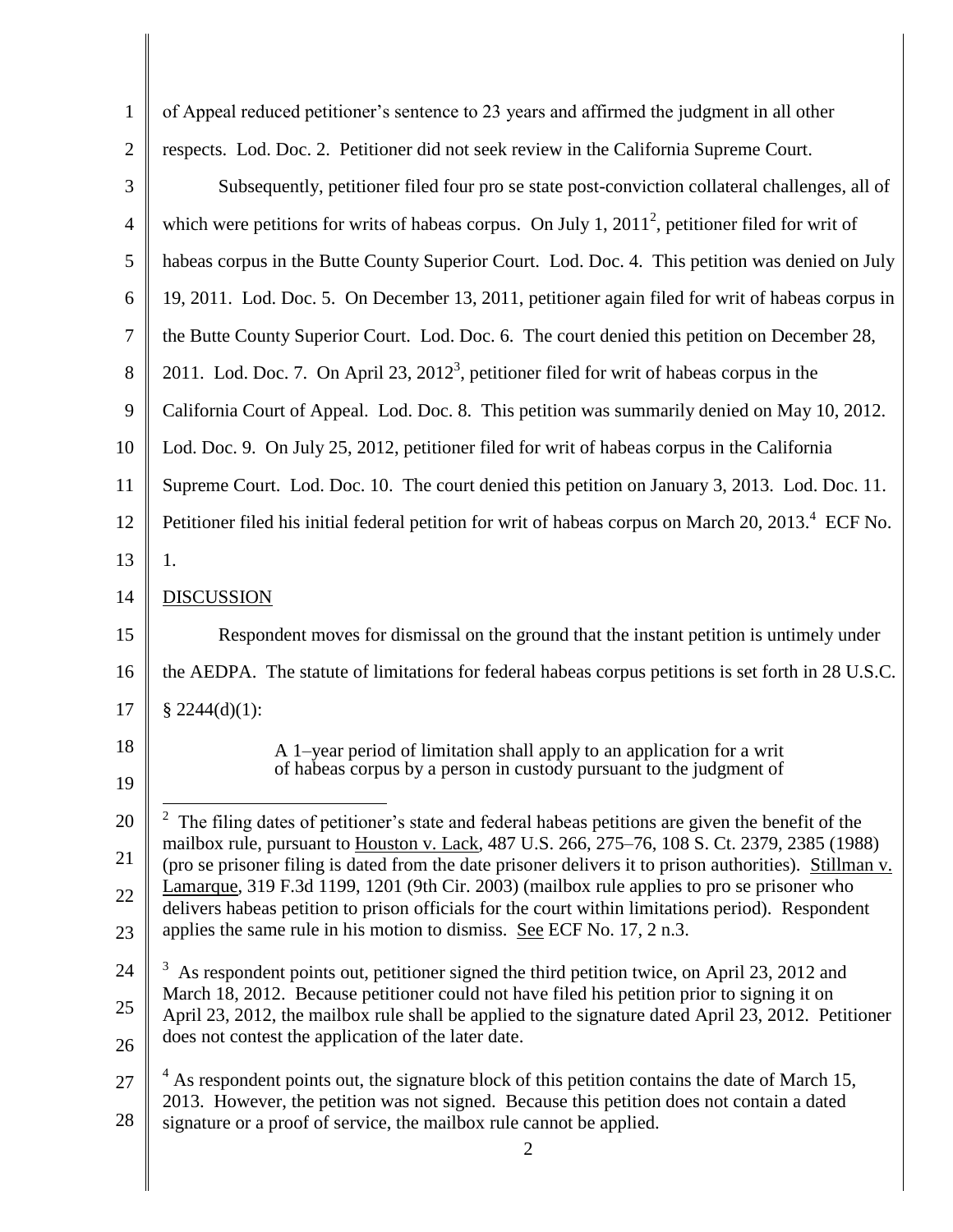| 1      | a State court. The limitation period shall run from the latest of—                                                                                                     |  |
|--------|------------------------------------------------------------------------------------------------------------------------------------------------------------------------|--|
| 2      | (A) the date on which the judgment became final by the conclusion<br>of direct review or the expiration of the time for seeking such                                   |  |
| 3      | review;                                                                                                                                                                |  |
| 4      | (B) the date on which the impediment to filing an application<br>created by State action in violation of the Constitution or laws of                                   |  |
| 5      | the United States is removed, if the applicant was prevented from<br>filing by such State action;                                                                      |  |
| 6      | (C) the date on which the constitutional right asserted was initially                                                                                                  |  |
| 7<br>8 | recognized by the Supreme Court, if the right has been newly<br>recognized by the Supreme Court and made retroactively applicable<br>to cases on collateral review; or |  |
| 9      | (D) the date on which the factual predicate of the claim or claims                                                                                                     |  |
| 10     | presented could have been discovered through the exercise of due<br>diligence.                                                                                         |  |
| 11     | Under 28 U.S.C. § 2244(d)(2):                                                                                                                                          |  |
| 12     | The time during which a properly filed application for State post-<br>conviction or other collateral review with respect to the pertinent                              |  |
| 13     | judgment or claim is pending shall not be counted toward any<br>period of limitation under this subsection.                                                            |  |
| 14     |                                                                                                                                                                        |  |
| 15     | Following the November 15, 2010, modification of sentence and affirmance of judgment                                                                                   |  |
| 16     | by the state appellate court, petitioner failed to file a petition for review in the California State                                                                  |  |
| 17     | Supreme Court. Thus, petitioner's conviction became final on December 25, 2010, 40 days after                                                                          |  |
| 18     | the state appellate court denied his petition. As respondent observes, the AEDPA statute began to                                                                      |  |
| 19     | run the following day, on December 26, 2010. Patterson v. Stuart, 251 F.3d 1243, 1246 (9th Cir.                                                                        |  |
| 20     | 2001). Therefore, absent any applicable tolling or an extended initiation of the limitations period,                                                                   |  |
| 21     | petitioner had until December 25, 2011 to file a timely federal habeas petition.                                                                                       |  |
| 22     | In his opposition, petitioner argues that he is entitled to statutory and equitable tolling.                                                                           |  |
| 23     | ECF No. 28, 6-8. Petitioner also asserts that the AEDPA statute of limitations is not an absolute                                                                      |  |
| 24     | bar and that recall of the remittitur is a proper remedy. Id. at 17-18, 27-29. Nonetheless,                                                                            |  |
| 25     | respondent failed to reply to petitioner's opposition.                                                                                                                 |  |
| 26     | I. Statutory Tolling                                                                                                                                                   |  |
| 27     | Petitioner argues that he is entitled to statutory tolling for the period between the filing of                                                                        |  |
| 28     | his first state petition for writ of habeas corpus on July 1, 2011, through the denial of his last                                                                     |  |
|        | 3                                                                                                                                                                      |  |
|        |                                                                                                                                                                        |  |

Ι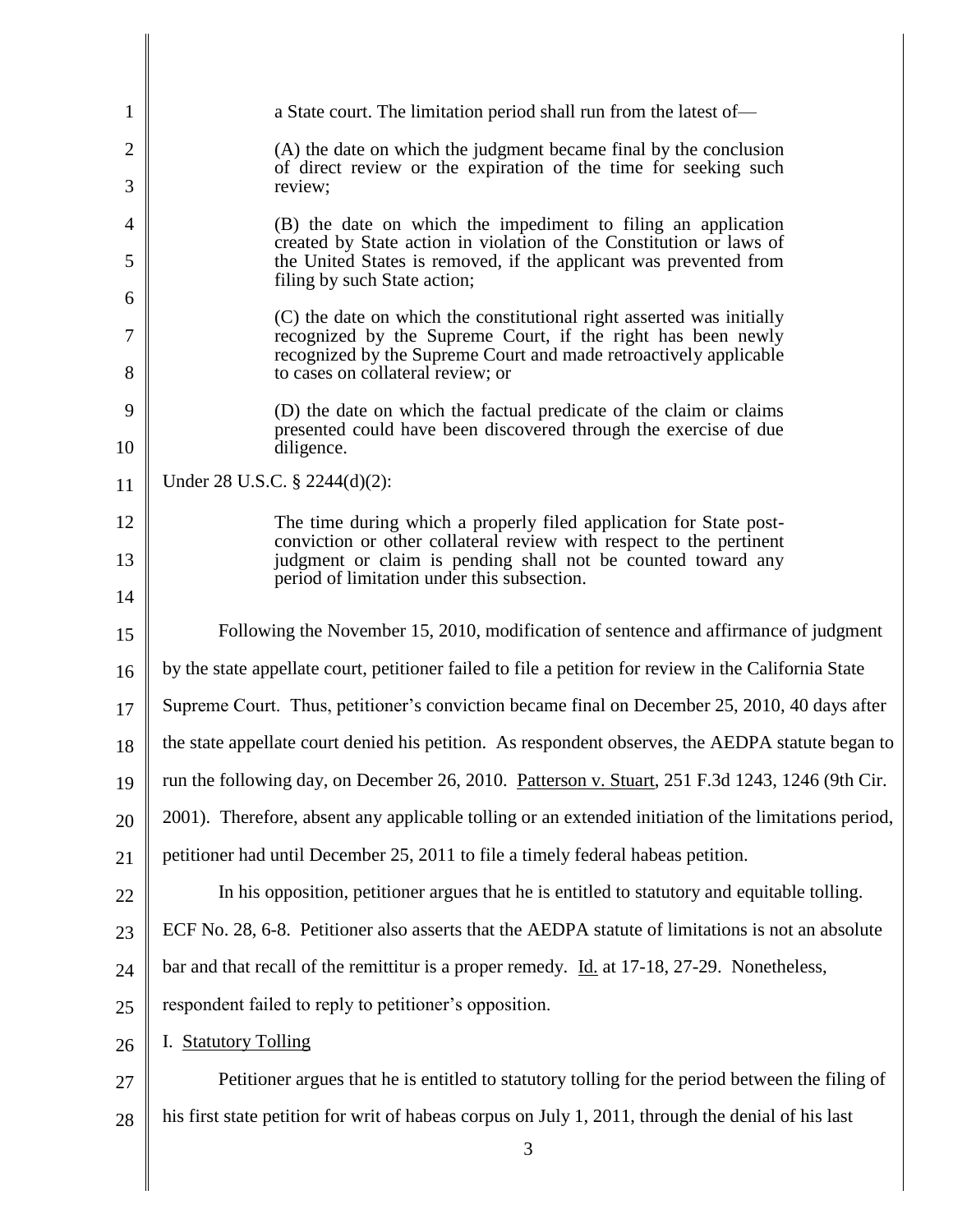1 2 3 4 5 6 7 8 petition by the California Supreme Court on January 3, 2013, per 28 U.S.C. § 2244(d)(2). ECF No. 28 4-6. Under AEDPA, the period of limitation is tolled while a "properly filed" application for state post-conviction or other collateral review is pending. 28 U.S.C. § 2244(d)(2). Petitions are properly filed so long as there was no unreasonable delay between the petitions, and if each petition is properly filed, then a petitioner is entitled to a tolling of the statute of limitations during the intervals between a lower court decision and the filing of a petition in a higher court during one complete round of appellate review ("interval tolling"). See Evans v. Chavis, 546 U.S. 189, 193–94, 126 S. Ct. 846 (2006).

9 10 11 12 13 14 15 The Supreme Court has explained that in order for a state habeas petition to be "properly" filed" for purposes of statutory tolling, the petition's delivery and acceptance must be in compliance with the laws and rules governing such filings. Pace v. DiGuglielmo, 544 U.S. 408,  $413-14$ ,  $125$  S. Ct. 1807 (2005). "[T]ime limits, no matter their form, are 'filing' conditions." Id. at 417. "When a post-conviction petition is untimely under state law, that is the end of the matter for purposes of  $\S 2244(d)(2)$ ." Id. at 414. Under such circumstances, the petitioner is not entitled to statutory tolling. Id. at 417.

16 17 18 19 20 21 22 23 24 Respondent concedes that petitioner's first and second state post-conviction collateral challenges were properly filed and that petitioner is entitled to 19 days and 16 days tolling, respectively, for the pendency of those petitions. ECF No. 17, 4-5. Respondent then concludes that, applying the 35 days tolling, the limitation period expired on January 29, 2012, prior to the filing of petitioner's remaining state and federal petitions. Id. at 5. Because respondent concluded that petitioner's third and fourth petitions were filed after the expiration of the limitations period, he argues that they do not serve to extend the statute of limitations period. Id. at 5-6. There being no evidence to the contrary, petitioner's third and fourth petitions should be considered properly filed; however, the issue here pertains to whether gap tolling is appropriate.

25 26 27 28 As it pertains to "interval" or "gap" tolling, respondent failed to directly argue whether or not petitioner is entitled to statutory tolling for the interval period between the denial of his first state petition and the filing of his second petition. However, because respondent did not include the 146 days tolling for this period in reaching his conclusion that the limitation period expired on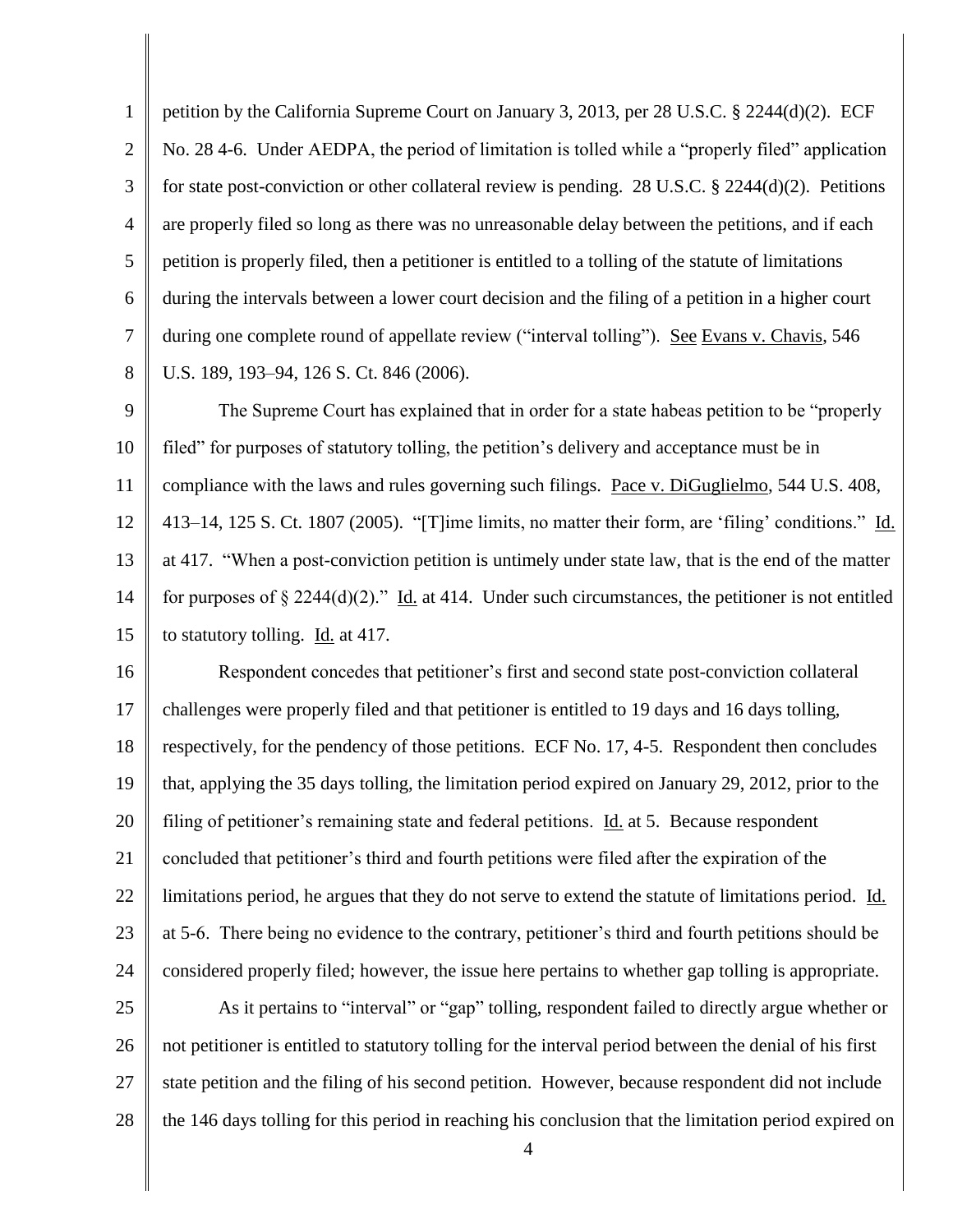1 2 January 29, 2012, it can be inferred that respondent deemed this interval to be of unreasonable duration.

| $\mathfrak{Z}$ | Respondent is correct in asserting that petitioner is not entitled to statutory tolling for the                                                                        |
|----------------|------------------------------------------------------------------------------------------------------------------------------------------------------------------------|
| $\overline{4}$ | unreasonable delays during the intervals between the lower courts' decisions and the filing of his                                                                     |
| 5              | subsequent petitions to the appropriate higher courts. See Evans v. Chavis, 546 U.S. 189, 201,                                                                         |
| 6              | 129 S. Ct. 846 (2006); Chaffer v. Prosper, 592 F.3d 1046, 1048 (9th Cir.2010) (115 day delay                                                                           |
| $\tau$         | between habeas filings not entitled to gap tolling); see also Gaston v. Palmer, 447 F.3d 1165,                                                                         |
| 8              | 1167 (9th Cir. 2006) (amending 417 F.3d 1030 (9th Cir.2005) (petitioner not entitled to "gap"                                                                          |
| 9              | tolling for intervals between California state habeas filings of 15 months, 18 months, and 10                                                                          |
| 10             | months, given length of delays, lack of clear statement from California legislature or courts that                                                                     |
| 11             | delays of such length were reasonable, and lack of explanation or justification for delays)); Culver                                                                   |
| 12             | v. Director of Corrections, 450 F.Supp.2d 1135, 1140–41 (C.D. Cal. 2006) (unexplained,                                                                                 |
| 13             | unjustified delays of 97 and 71 days between the denial of one state petition and the filing of the                                                                    |
| 14             | next petition constituted unreasonable delays such that the intervals cannot be tolled under                                                                           |
| 15             | $Chavis)$ . <sup>5</sup>                                                                                                                                               |
| 16             | Furthermore, petitioner's first two state habeas petitions were filed in the same court.                                                                               |
| 17             | Interval tolling applies to the period "between a <u>lower</u> court decision and a filing of a new petition                                                           |
| 18             | in a higher court." Stancle v. Clay, 692 F.3d 948, 953 (9th Cir, 2012) (quoting Biggs v. Duncan,                                                                       |
| 19             | 339 F.3d 1045, 1048 (9th Cir. 2003)) (emphasis in original). The Ninth Circuit employs "a                                                                              |
| 20             | general two-part test to determine whether the period between petitions filed in the same court are                                                                    |
| 21             | tolled." Id.                                                                                                                                                           |
| 22             | First, we ask whether the petitioner's subsequent petitions are                                                                                                        |
| 23             | limited to an elaboration of the facts relating to the claims in the<br>first petition. If not, these petitions constitute a "new round" and                           |
| 24             | the gap between the rounds is not tolled. But if the petitioner<br>simply attempted to correct the deficiencies, then the petitioner is                                |
| 25             | still making proper use of state court procedures, and his<br>application is still "pending" for tolling purposes. We then ask                                         |
| 26             | whether they were ultimately denied on the merits or deemed                                                                                                            |
| 27             | $5$ The undersigned reserves any justification analysis based on equitable principles to the section                                                                   |
| 28             | on equitable tolling. There is no sense in doing that equitable analysis twice—once in the<br>statutory tolling context, and again for the equitable tolling analysis. |
|                | 5                                                                                                                                                                      |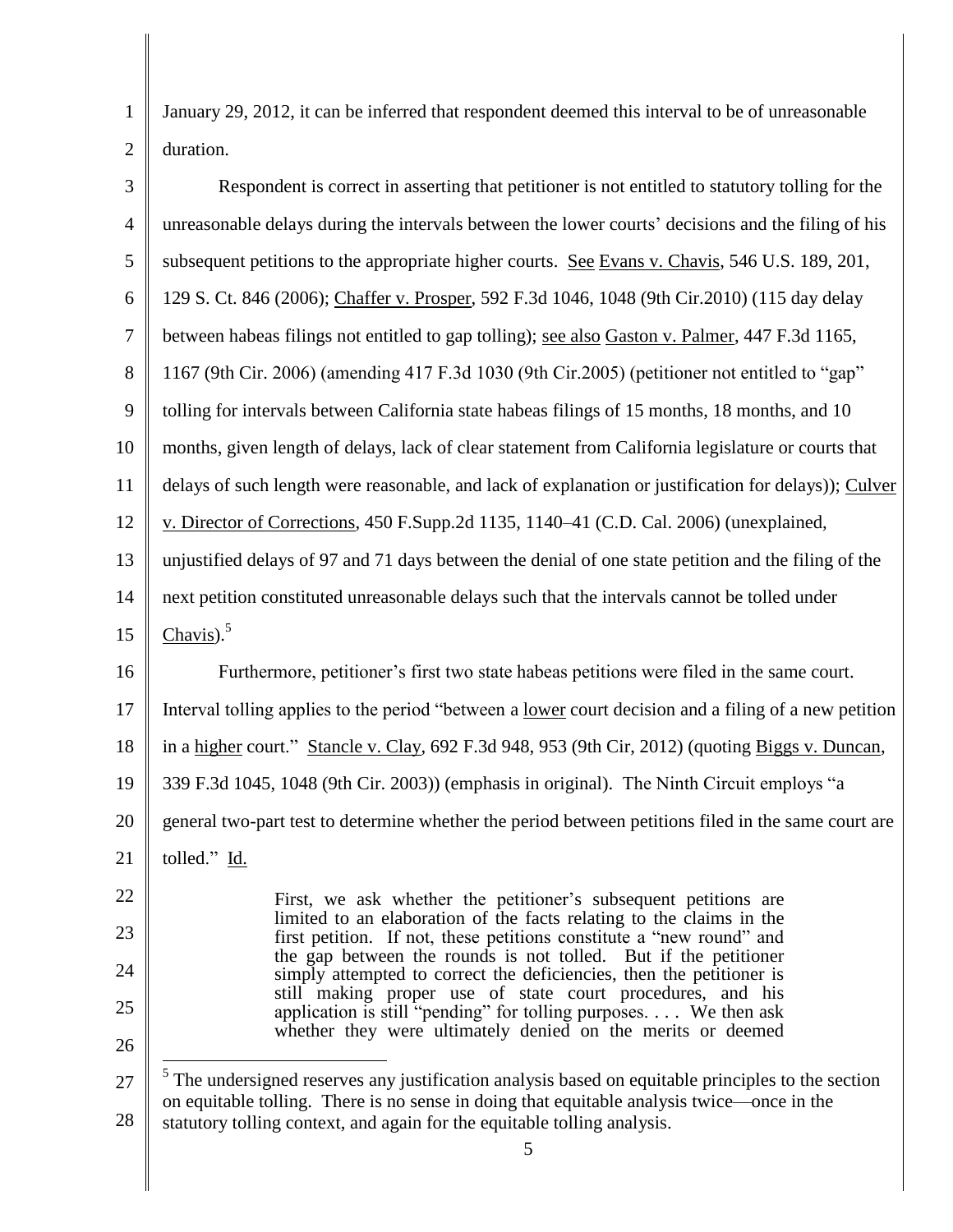1 2

3

5

20

21

22

23

untimely. In the former event, the time gap between the petitions is tolled; in the latter event it is not.

4 6 Id. (quoting King v. Roe, 340 F.3d 821, 823 (9th Cir. 2003). "The court applies the test outlined in King (the "King test") even if the first petition was denied based on deficiencies and with allowance by the court to amend in order to comply.‖ Id. at 953-54 (citing King, 340 F.3d at 823).

7 8 9 10 11 12 13 14 15 16 17 18 19 Here, petitioner's first state petition was denied because it contained "vague, unsupported, and conclusory allegations" and for failure "to state with particularity the facts upon which relief should be granted and/or . . . to include copies of reasonably available documentary evidence supporting the claim." Lod. Doc. 5. Thus, the  $King$  test should be applied to determine whether the period between the denial of petitioner's first state habeas petition and the filing of his second in the same court qualifies for interval tolling. See King, 340 F.3d at 823 (the court applied the test to a second petition after the first was denied based on the lack of sufficiently particular allegations of the facts). Petitioner's second petition included numerous claims that were not presented in his first petition and was certainly more than an "elaboration of the facts" in his first petition. Lod. Docs. 4, 6. Therefore, petitioner's argument for interval tolling for the period between the denial of his first petition and the filing of his second must fail not only because the of the unreasonable delay, but also because the second petition was not filed in a higher court and it constitutes a new round.

- To sum up petitioner's situation at the time his second Superior Court petition was denied:
	- 1. The statute commenced to run December 26, 2010;
	- 2. By the time the first state habeas petition was filed (July 1, 2001), petitioner had used up 187 days of his 365 (one year) AEDPA limitations period;
- 24 25 26 27 28 3. From the time the first Superior Court petition was denied (July 19, 2011) to the filing of the second Superior Court petition (and for which petitioner is *not* entitled to gap tolling), petitioner utilized 146 more days of the AEDPA limitations period for a total thus far of 333 days, i.e., petitioner had only 32 more days of the limitations period available.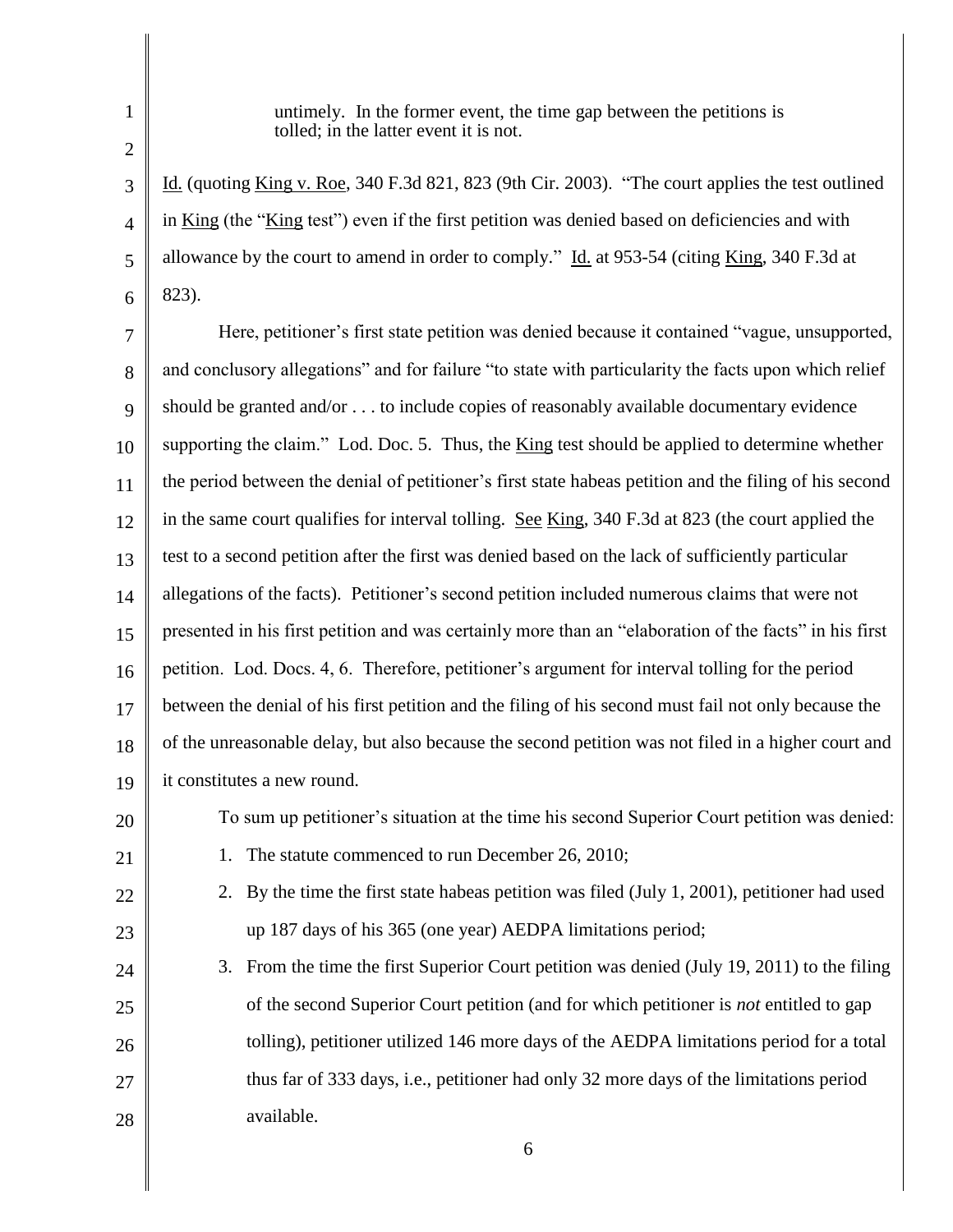1 2 3 4 5 6 7 If one even gives petitioner the benefit of much doubt with respect to gap tolling for the entire time from the denial of the second Superior Court petition through the time the California Supreme Court denied the last state habeas petition (January 12, 2013)<sup>6</sup>, petitioner had only 32 days left in which to file his federal petition, i.e., until February 13, 2013. He did not file the federal petition until March 20, 2013 over one month past the expiration of the limitations period. The limitations period expired prior to the time the federal petition was filed, plain and simple. II. Equitable Tolling

8 9 10 11 12 13 14 15 16 17 18 19 20 21 22 23 24 25 26 In his opposition, petitioner sets forth several arguments in which he asserts that he is entitled to equitable tolling. The United States Supreme Court has confirmed that the AEDPA statute of limitations "is subject to equitable tolling in appropriate cases." Holland v. Florida, 560 U.S. 631, 130 S. Ct. 2549, 2560, 177 L.Ed.2d 130 (2010); see also Doe v. Busby, 661 F.3d 1001, 1011 (9th Cir. 2011). Indeed, because 28 U.S.C.  $\S$  2244(d) is not jurisdictional, it is "subject to a ‗rebuttable presumption' in favor of ‗equitable tolling.'‖ Holland, 130 S. Ct. at 2560, quoting Irwin v. Dep't of Veterans Affairs, 498 U.S. 89, 95–96, 111 S. Ct. 453, 112 L.Ed.2d 435 (1990); see also Lee v. Lampert, 653 F.3d 929, 933 (9th Cir. 2011) (en banc). A petitioner seeking equitable tolling bears the burden of showing (1) that he diligently pursued his rights and (2) that an extraordinary circumstance prevented a timely filing. Holland, 130 S. Ct. at 2562; Ramirez v. Yates, 571 F.3d 993, 997 (9th Cir. 2009). The diligence required for equitable tolling purposes is "reasonable diligence," not "maximum feasible diligence." See Holland, 130 S. Ct. at 2565; see also Bills v. Clark, 628 F.3d 1092, 1096 (9th Cir. 2010). As to the extraordinary circumstances required, the Ninth Circuit has held that the circumstances alleged must make it impossible to file a petition on time, and that the extraordinary circumstances must be the cause of the petitioner's untimeliness. See Bills, 628 F.3d at 1097, citing Spitsyn v. Moore, 345 F.3d 796, 799 (9th Cir. 2003). This is a very high threshold, "lest the exceptions swallow the rule." See Miranda v. Castro, 292 F.3d 1063, 1066 (9th Cir.2002). In addition, '[w]hen external forces, rather than a petitioner's lack of diligence, account for the failure to file a timely claim, equitable tolling may

<sup>27</sup> 28  $\overline{a}$  $6$  Petitioner had a delay of 115 days from the denial of the second Superior Court petition until the filing of the California Court of Appeal petition.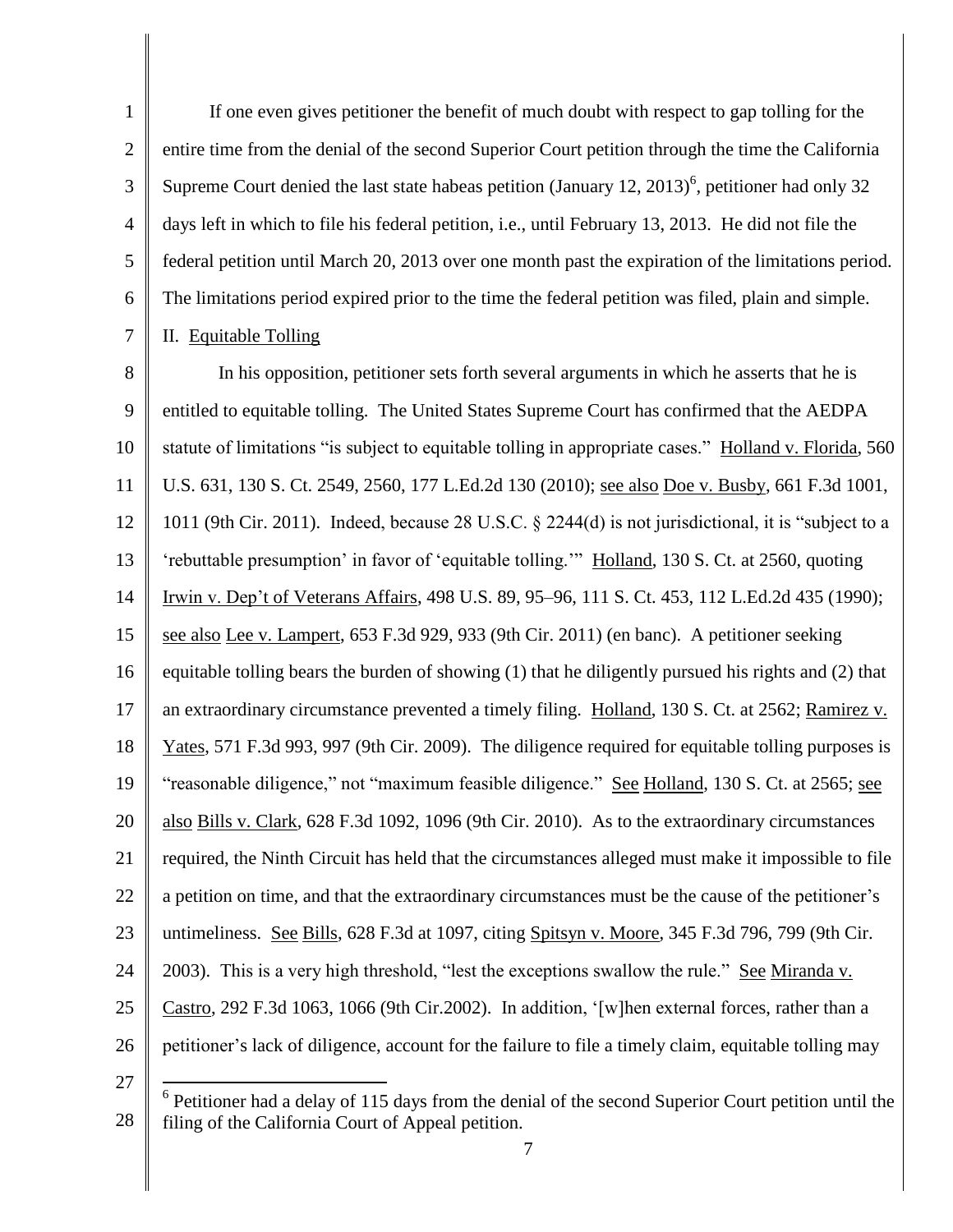1 2 3 4 5 6 7 8 9 10 11 12 13 14 15 16 17 18 19 20 21 22 23 24 25 26 27 28 be appropriate." Lott v. Mueller, 304 F.3d 918, 922 (9th Cir. 2002), quoting Miles v. Prunty, 187 F.3d 1104, 1107 (9th Cir. 1999). Whether a prisoner is entitled to equitable tolling under AEDPA will depend on a fact-specific inquiry by the habeas court which may be guided by ―decisions made in other similar cases.‖ Holland, 130 S. Ct. at 2563; see also Spitsyn, 345 F.3d at 799; Whalem/Hunt v. Early, 233 F.3d 1146, 1148 (9th Cir. 2000) (en banc) (per curiam). In arguing that he is entitled to equitable tolling, petitioner alleges that the "[S]tate imposed impediments that made it impossible for him to . . . file his petitions to the next highest court any sooner." ECF No. 28, 6. In regards to these state imposed impediments, petitioner specifically claims that: (1) he was denied access to his legal files from October 14, 2010 through May 11, 2011, while he was sent to a county jail for child custody proceedings; (2) during unspecified times he was denied access to the law library, which itself was inadequate; (3) during unspecified times there were several total lock-downs resulted in no movement and no library access whatsoever; and, (4) the prisoner that was assisting him with his petitions was separated from him causing unpreventable delays between February 2013 and the date of his initial federal filing, March, 20, 2013. Id. at 6-8. Petitioner also claims that he is entitled to equitable tolling because (5) he received ineffective assistance of counsel. Id. at 9. As previously mentioned, respondent failed to reply to petitioner's opposition. Of primary concern are petitioner's first, second, and third claims. Petitioner first asserts that he should receive equitable tolling from the date the AEDPA statute of limitations began to run, December 26, 2010, through May 11, 2011, when he returned to prison from county jail, because he did not have access to his legal materials during that time. ECF No. 28, 6-8. Petitioner also asserts that the Ninth Circuit has held that "a complete lack of access to a legal file may constitute an extraordinary circumstance, and that it is 'unrealistic to expect a habeas petitioner to prepare and file a meaningful petition on his own within the limitations period without access to his legal file." Ramirez v. Yates, 571 F.3d 993, 998 (9th Cir. 2009) (quoting Espinoza-Matthews v. California, 432 F.3d 1021, 1027–28 (9th Cir. 2005) (internal alteration and quotations omitted)). Nevertheless, a petitioner seeking equitable tolling on this basis "bears the burden of showing his own diligence and that the hardship caused by lack of access to his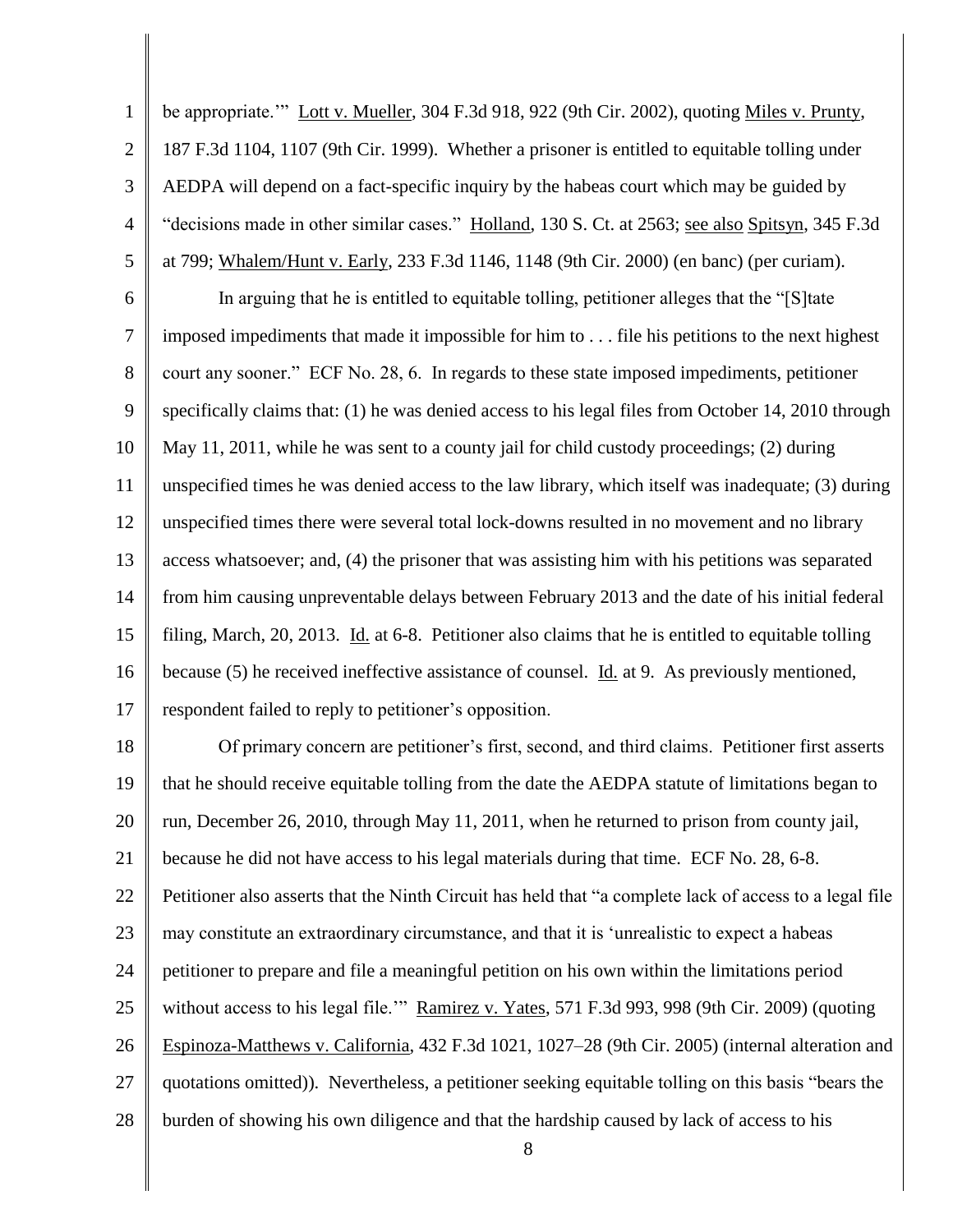- materials was an extraordinary circumstance that caused him to file his petition . . . late."
- 2 Waldron–Ramsey v. Pacholke, 556 F.3d 1008, 1013 (9th Cir. 2009).

1

3 4 5 6 7 8 9 10 11 12 13 Petitioner was allegedly taken from prison to a county jail on October 14, 2010 to appear in court for a child custody proceeding. Id. at 6. Petitioner asserts that while he was away the prison boxed up all of his property and legal materials until he returned from jail. Id. Petitioner claims that he diligently sought to gain access to his legal papers by writing to the prison, but was unable to do so. Id.at 7. Petitioner also states that he was unaware of the factual and legal basis of his claims prior to returning to prison where he could review his legal materials, consult relevant legal texts, and discuss his circumstances with other prisoners that may have a degree of legal knowledge. ECF No. 28, 7. For those reasons, petitioner contends that he was first able to raise his constitutional claims and demonstrate that he is entitled to relief on July 1, 2011, 50 days after he returned to prison. Id. However, petitioner provides no evidence or affidavit substantiating his claim.

14 15 16 17 Assuming that petitioner is entitled to equitable tolling until May 11, 2011, that date would serve as the beginning of the statute of limitations period. That being so, the limitations period would not expire until May 10, 2012 plus time for statutory tolling and perhaps further equitable tolling.

18 19 20 21 22 23 24 25 26 Petitioner makes other claims of equitable tolling that warrant further consideration. In particular, he asserts that he is entitled to equitable tolling because during unspecified times, some of which were due to total lock-downs during which prisoners allegedly had no movement, he was denied library access. ECF No. 28, 6-8. Although the Ninth Circuit has generally concluded that "[o]rdinary prison limitations on [a prisoner]'s access to the law library and copier  $\dots$  [are] neither ‗extraordinary' nor made it ‗impossible' for [the prisoner] to file his petition in a timely manner," Ramirez v. Yates, 571 F.3d 993, 998 (9th Cir.2009) (internal citations omitted), "determinations of . . . whether there are grounds for equitable tolling are highly fact-dependent." Whalem/Hunt v. Early, 233 F.3d 1146, 1148 (9th Cir. 2000).

27 28 It may be that a combination of statutory tolling, for which petitioner gets some, and equitable tolling, would give petitioner sufficient time periods of tolling to withstand the one year